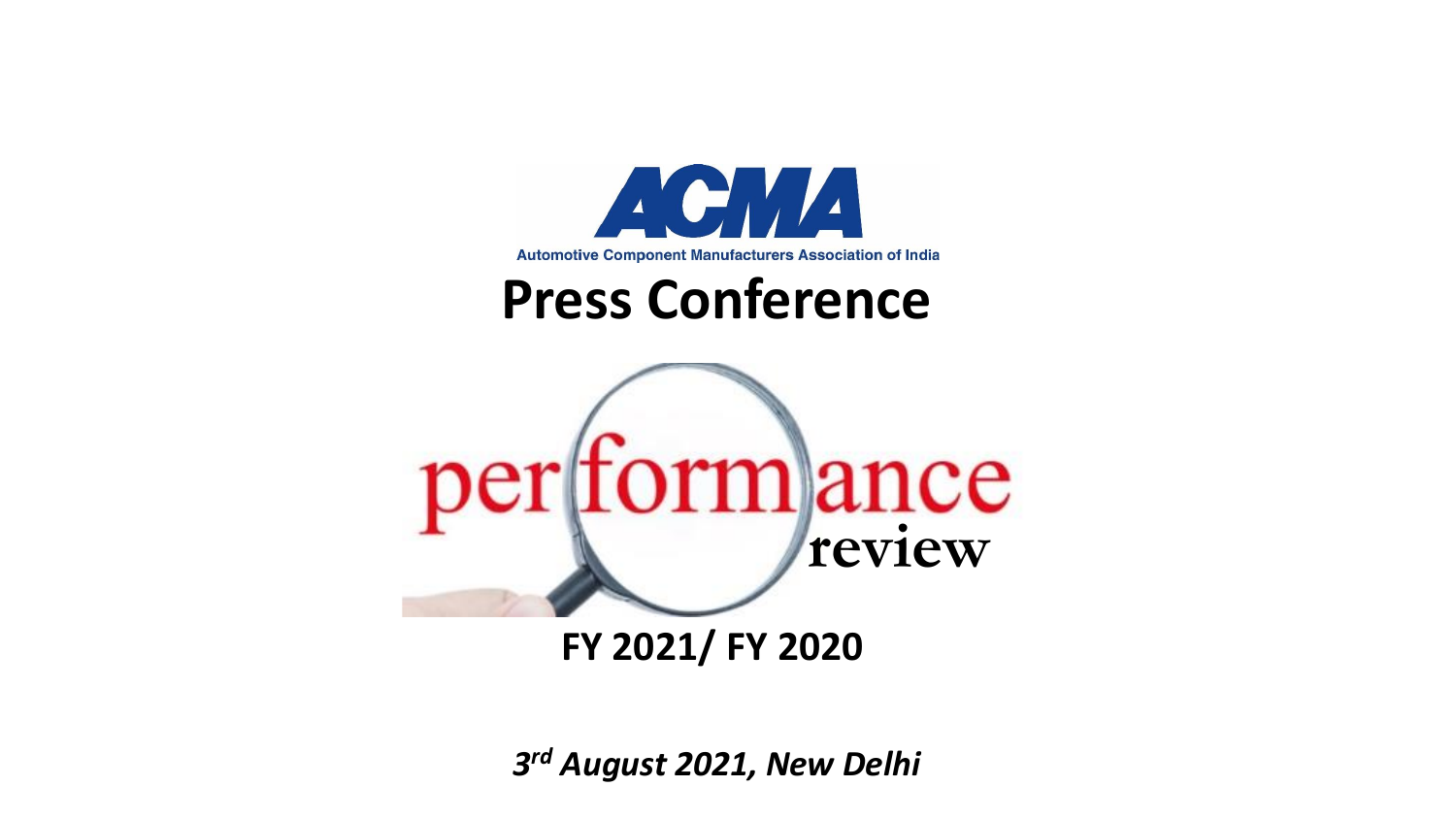# **FY 2021: Auto Components Industry Performance**



*Lockdowns, health-and-safety emergency had a major impact on the Indian components industry; Healthy pick up in demand in H2*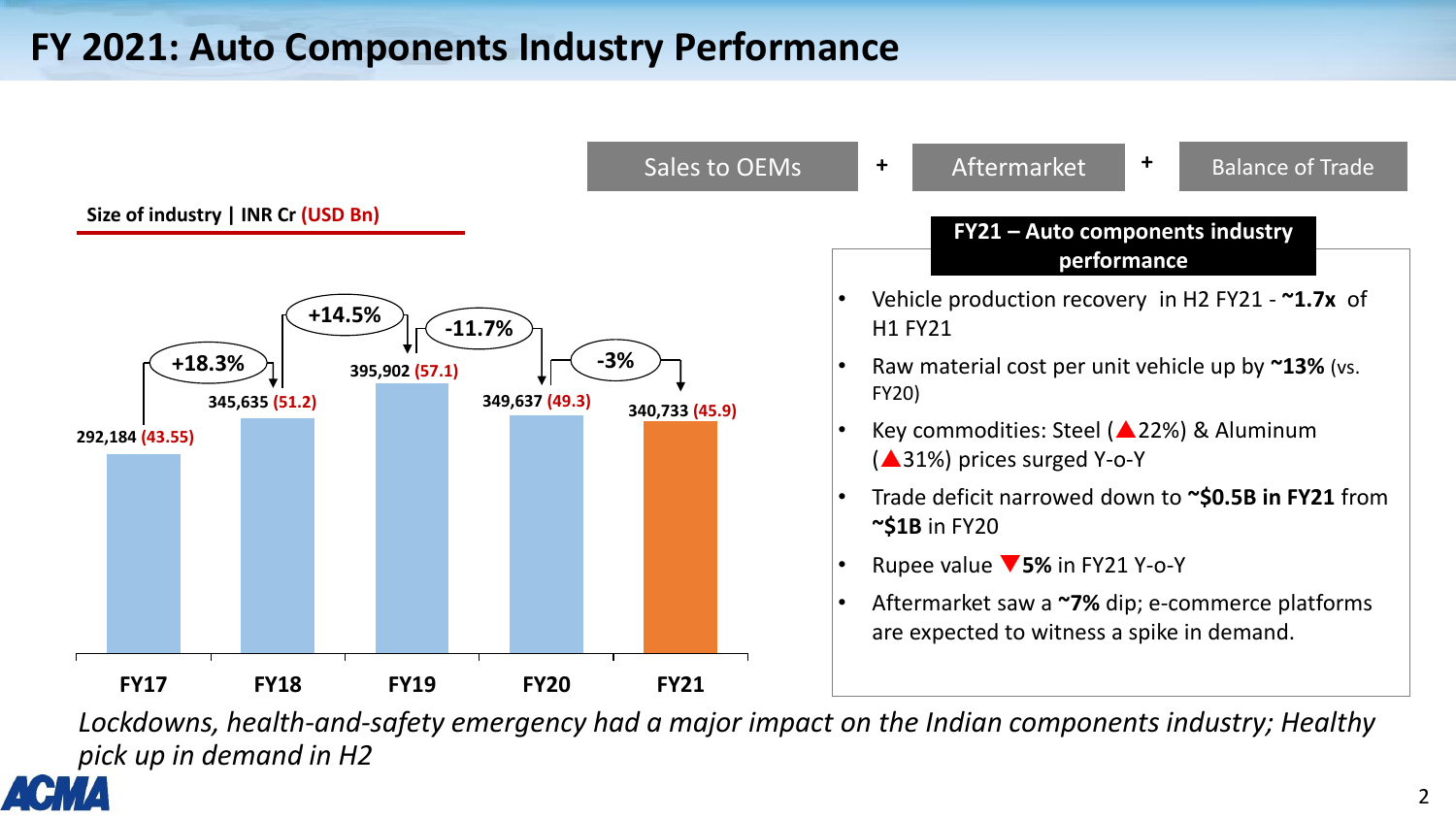# **FY 2021: Sales to OEMs**

**Component Sales By Category:**



**Component Sales By segment:**

38% PV

24%

2Wh

FY21

3%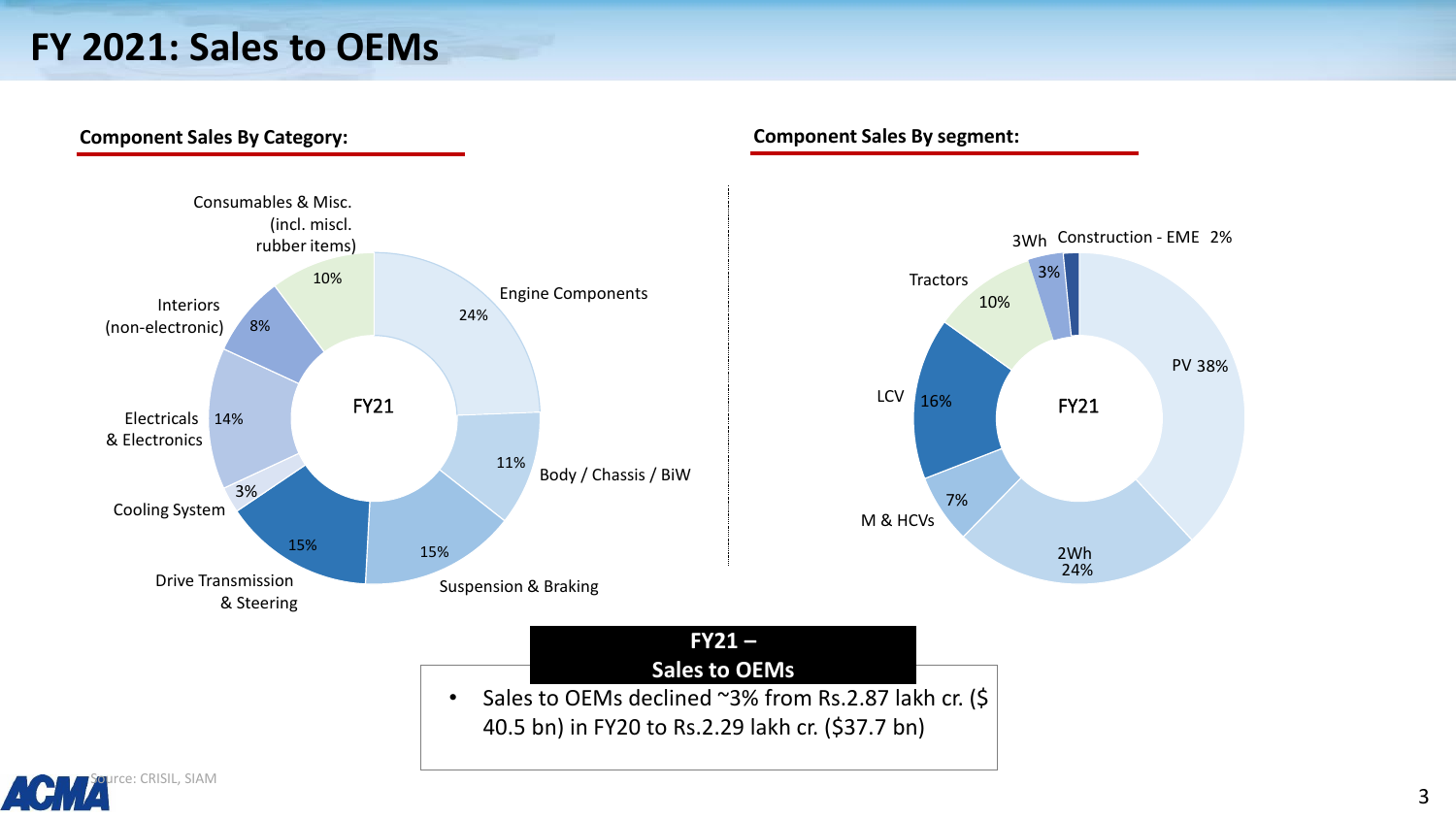# **FY 2021: Exports & Imports - Balance of Trade**

India's trade deficit for auto components reduced to  $\sim$  \$0.5B in FY21

**Total Exports | \$ Bn.**



**Total Imports | \$ Bn.**





**FY21 -**

• Government's PLI and other policies focused on export compositeness & increasing localization to further reduce trade gap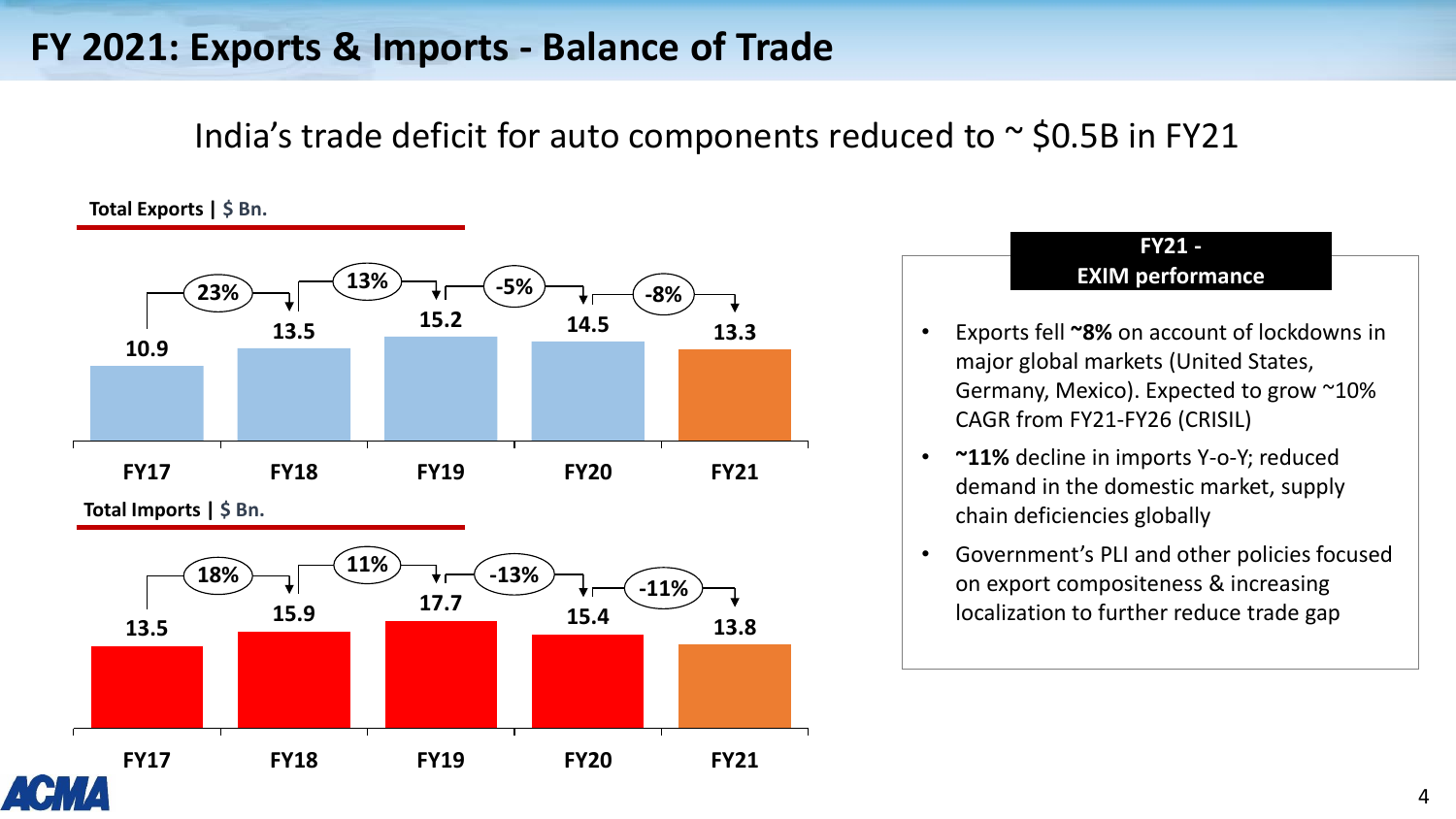# **FY 2021: Region wise Exports**





- **Latin America** saw the biggest drop in export among all regions due to Covid-19 restrictions; **Europe and North America** remain the biggest export regions accounting for 64% of exports.
- **'Drive Transmission & Steering'**, alongside **'Engine'**, remain the 2 dominant segments, accounting for 52% of exports.

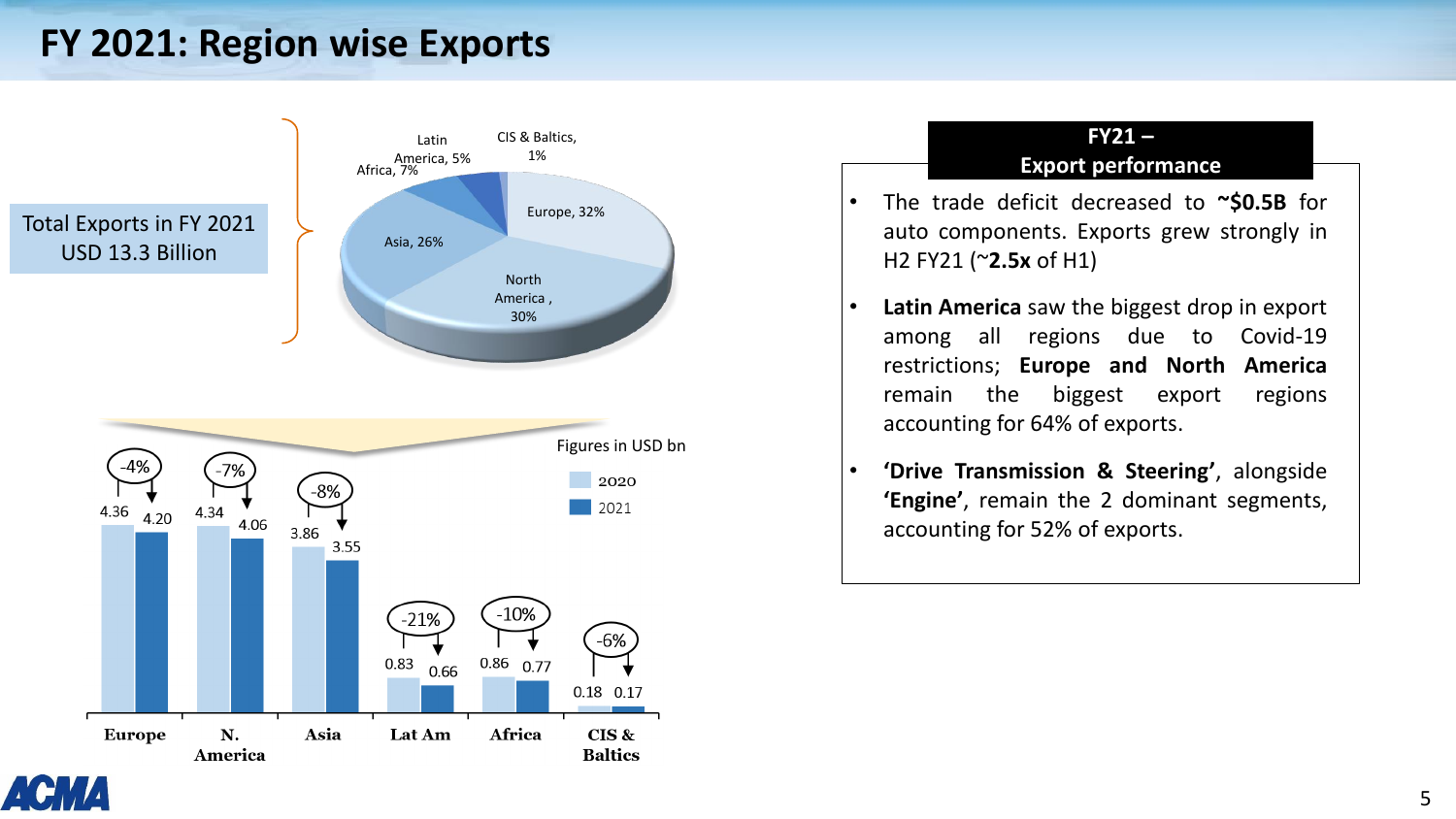## **FY 2021: Country wise Exports**





2020

2021

 $+14%$ 

China

364

320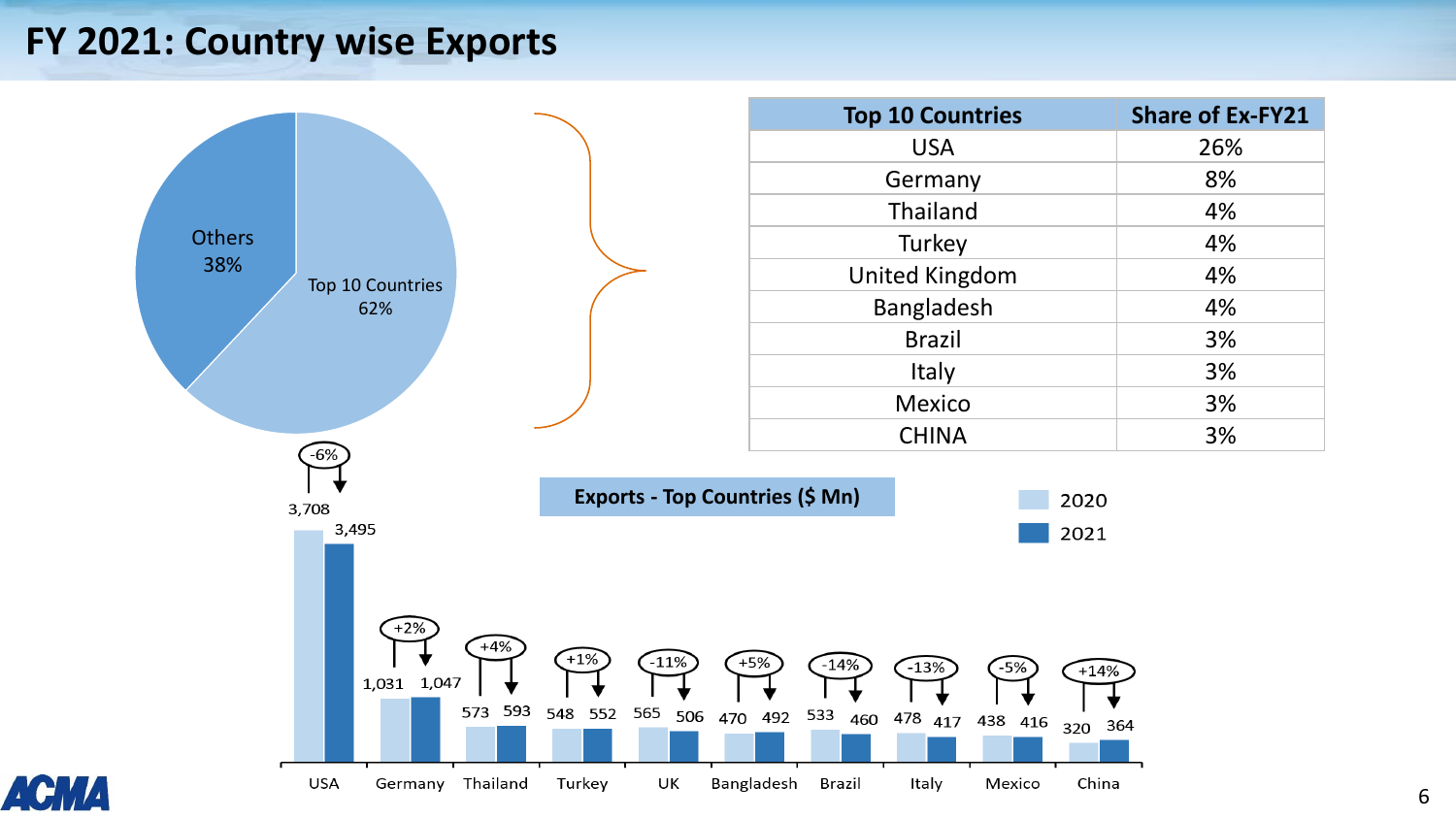# **FY 2021: Exports Segmentation by Product Type**





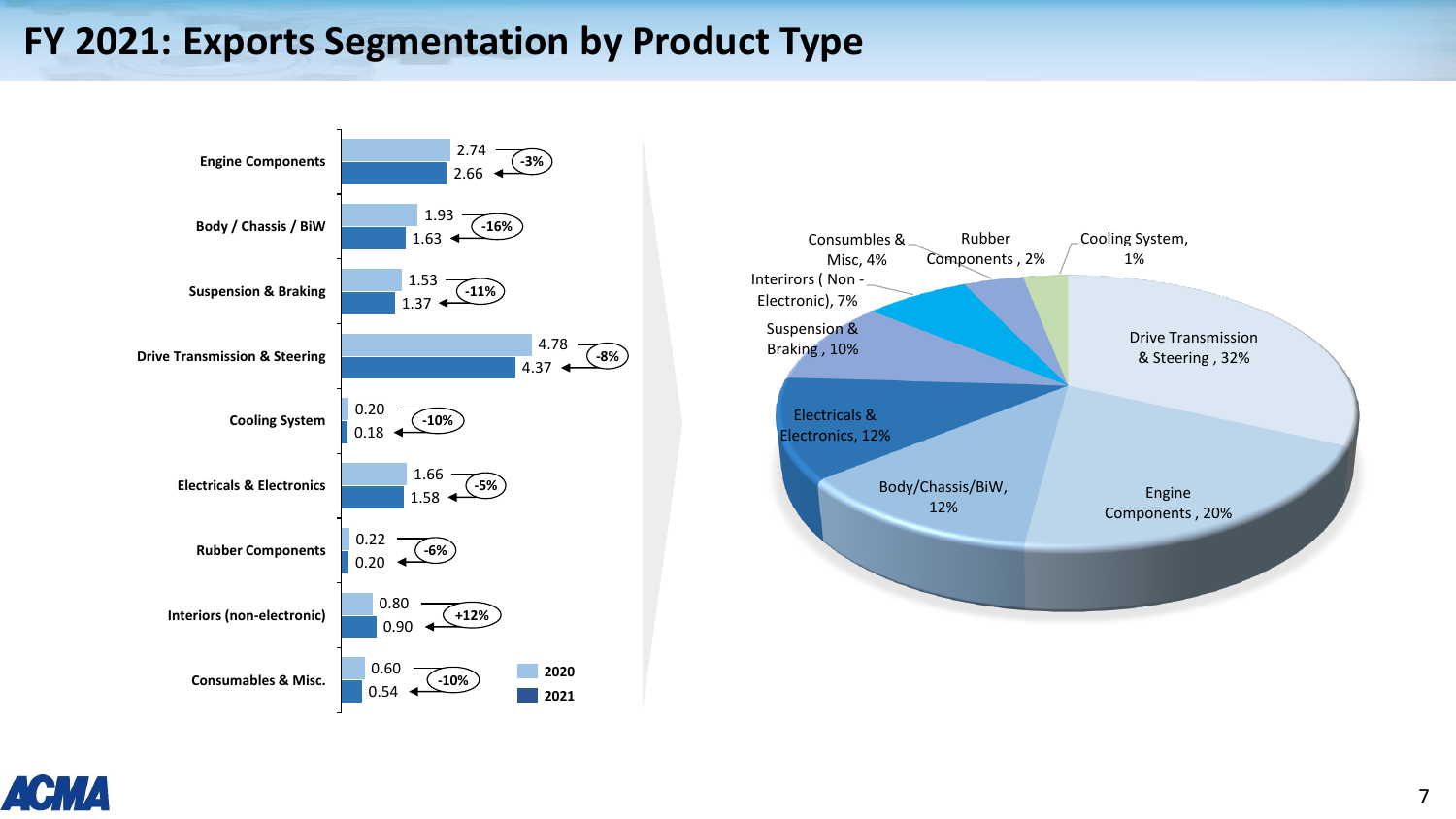# **FY 2021: Region wise Imports**



### **FY21 – Import performance**

- ➢ Imports declined **~11%** owing to decreased domestic production
- ➢ **Imports** from **China** declined **~1%** , however the proportion went up to 29% from 26% in FY20
- ➢ The **Asian** market constitutes **66%** of auto component imports; imports from **China** and **Thailand** cater to aftermarket due to cost advantage.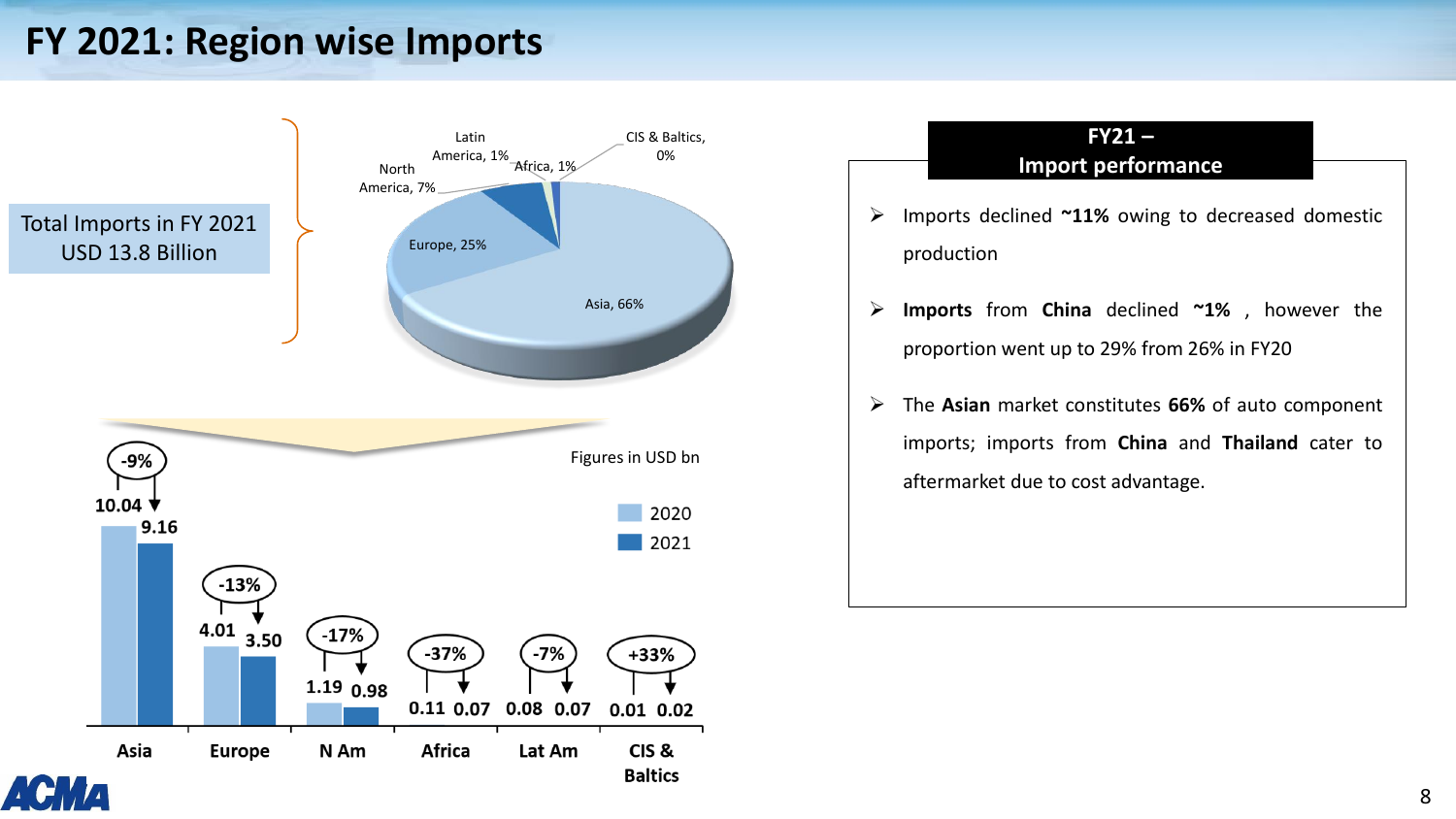## **FY 2021: Country wise Imports**

A

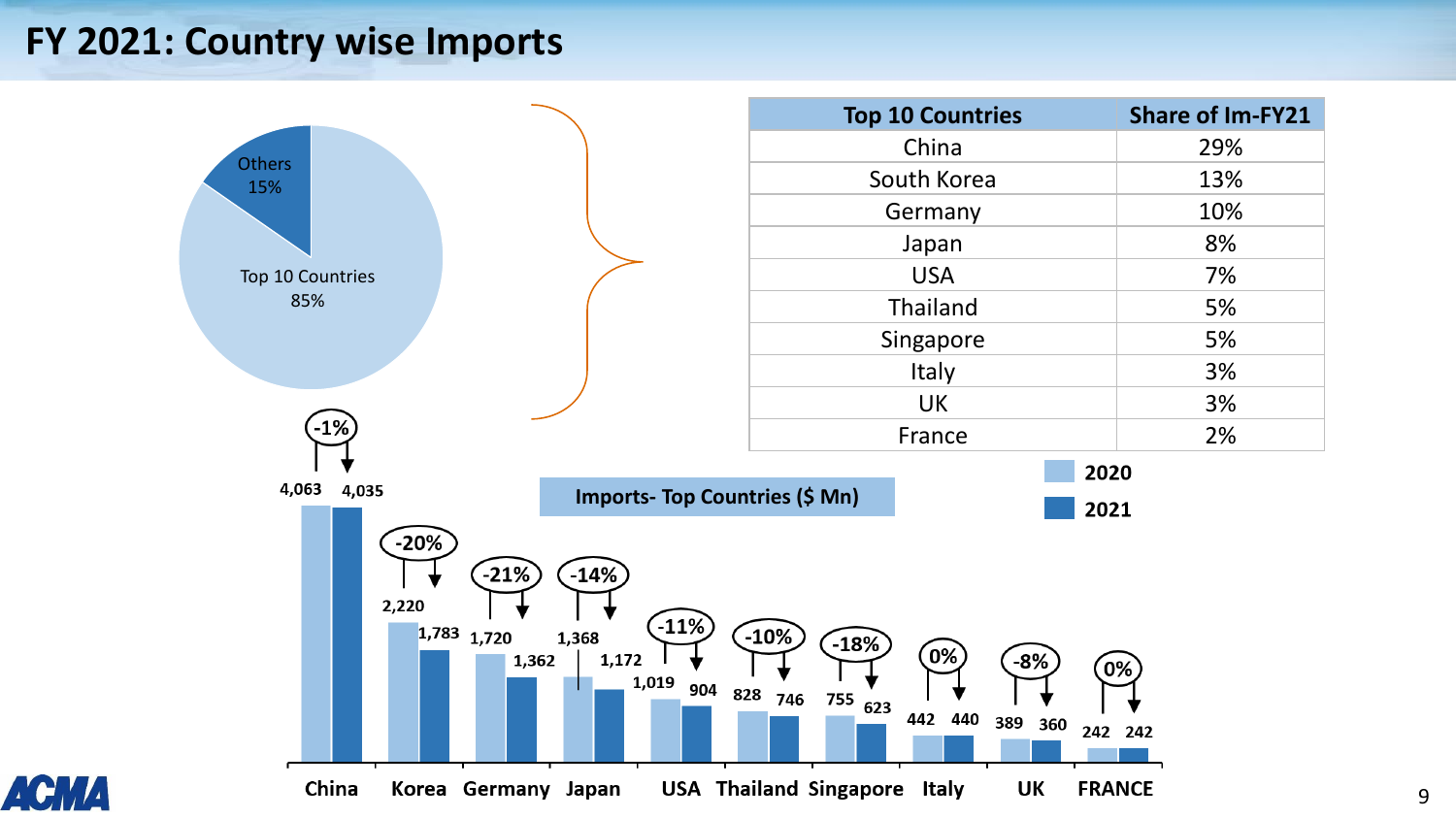# **FY 2021: Imports Segmentation by Product Type**





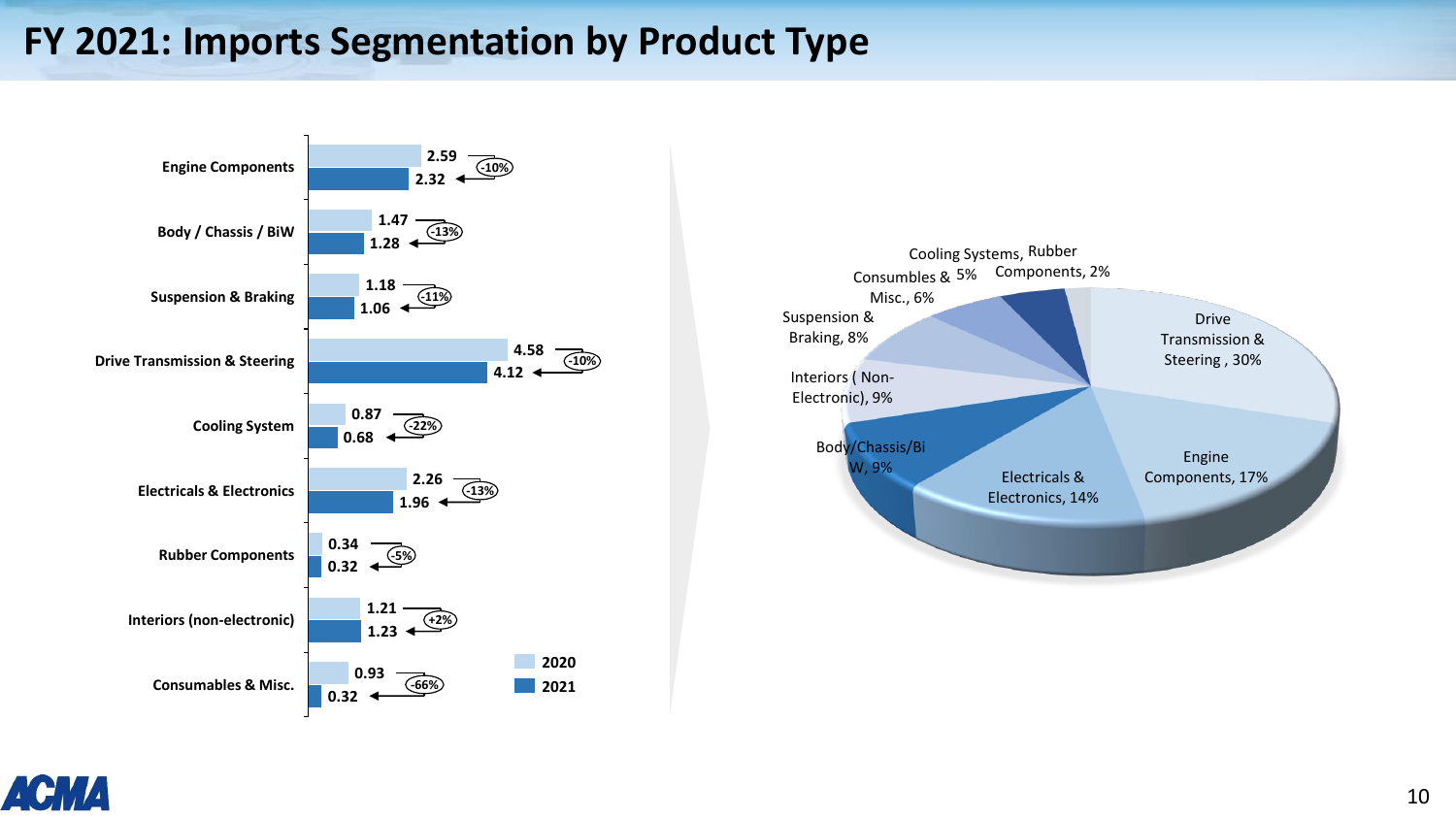# **FY 2021: Indian Auto Component Aftermarket**

#### **Aftermarket | INR Cr ( USD Bn)**



#### **FY21 - Aftermarket**

- With **increased government spending** on infrastructure and **reopening of institutions,** a spike in mobility of CVs, trucks and buses likely to have a positive impact
- **Key factors moving forward expected to have a positive impact:** Growing used car market & vehicle parc, increasing vehicle ownership in semi-urban and rural markets, and growing safety norms and regulations

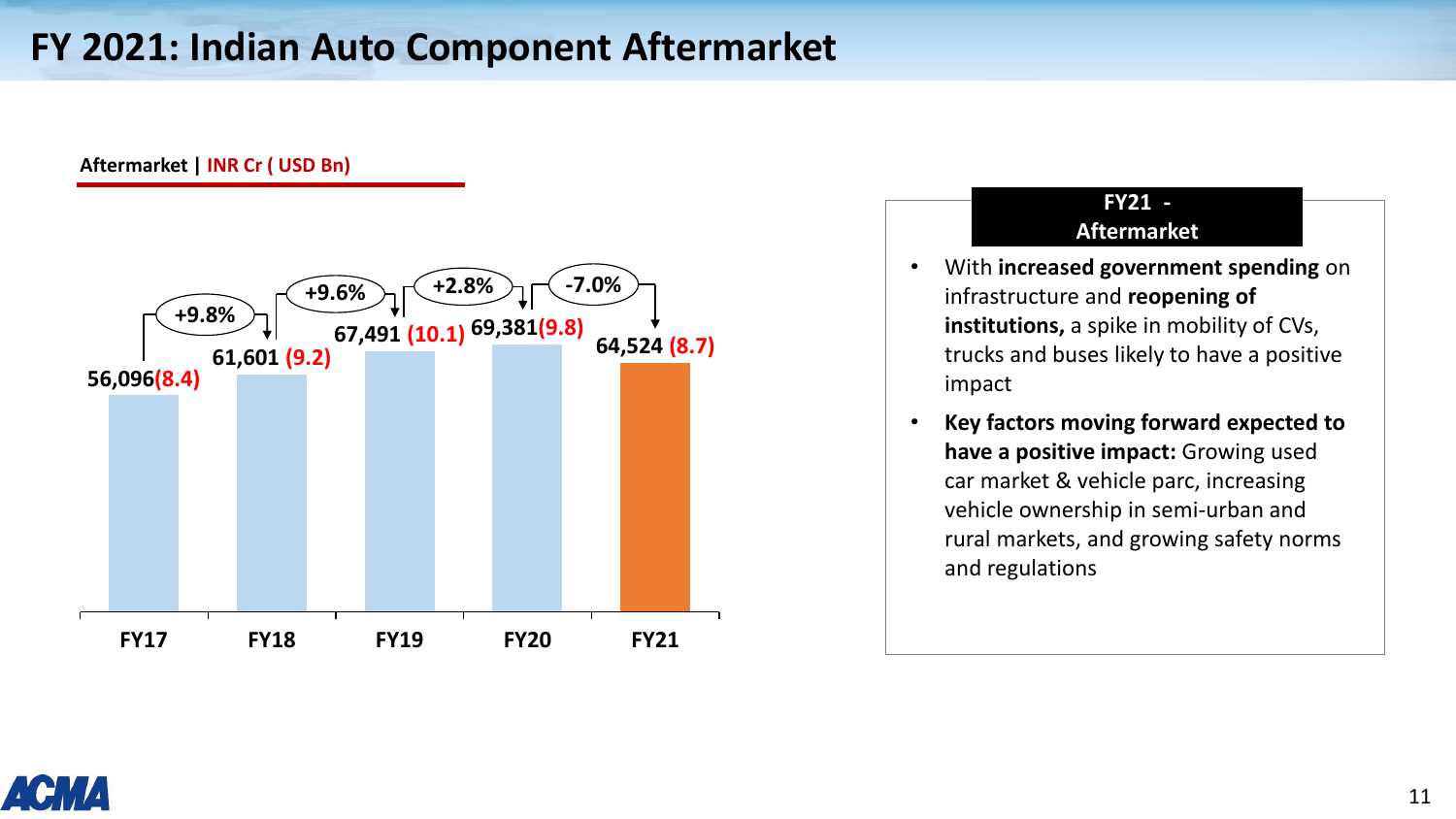# **Summary: FY 2021 vs FY 2020**

| <b>Figures in INR Crore</b>           | 2020     | 2021     | <b>Growth Rate</b> |
|---------------------------------------|----------|----------|--------------------|
| <b>Auto Components Supply to OEMs</b> | 2,87,234 | 2,79,919 | $-3%$              |
| Aftermarket                           | 69,381   | 64,524   | $-7\%$             |
| Exports                               | 1,02,623 | 98,673   | $-4\%$             |
| Imports                               | 1,09,601 | 1,02,382 | $-7\%$             |
| <b>Industry Turnover</b>              | 3,49,637 | 3,40,733 | $-3%$              |

| <b>Figures in USD Billion</b>  | 2020 | 2021 | <b>Growth Rate</b> |                                    |
|--------------------------------|------|------|--------------------|------------------------------------|
| Auto Components Supply to OEMs | 40.5 | 37.7 | $-7%$              |                                    |
| Aftermarket                    | 9.8  | 8.7  | $-11%$             |                                    |
| <b>Exports</b>                 | 14.5 | 13.3 | $-8%$              |                                    |
| Imports                        | 15.4 | 13.8 | $-11%$             | Con                                |
| <b>Industry Turnover</b>       | 49.3 | 45.9 | $-7%$              | 1 <sup>US</sup><br>1 <sup>US</sup> |

version rate: 5D - INR 74.19 (FY 2021) 5D - INR 70.96 (FY 2020)

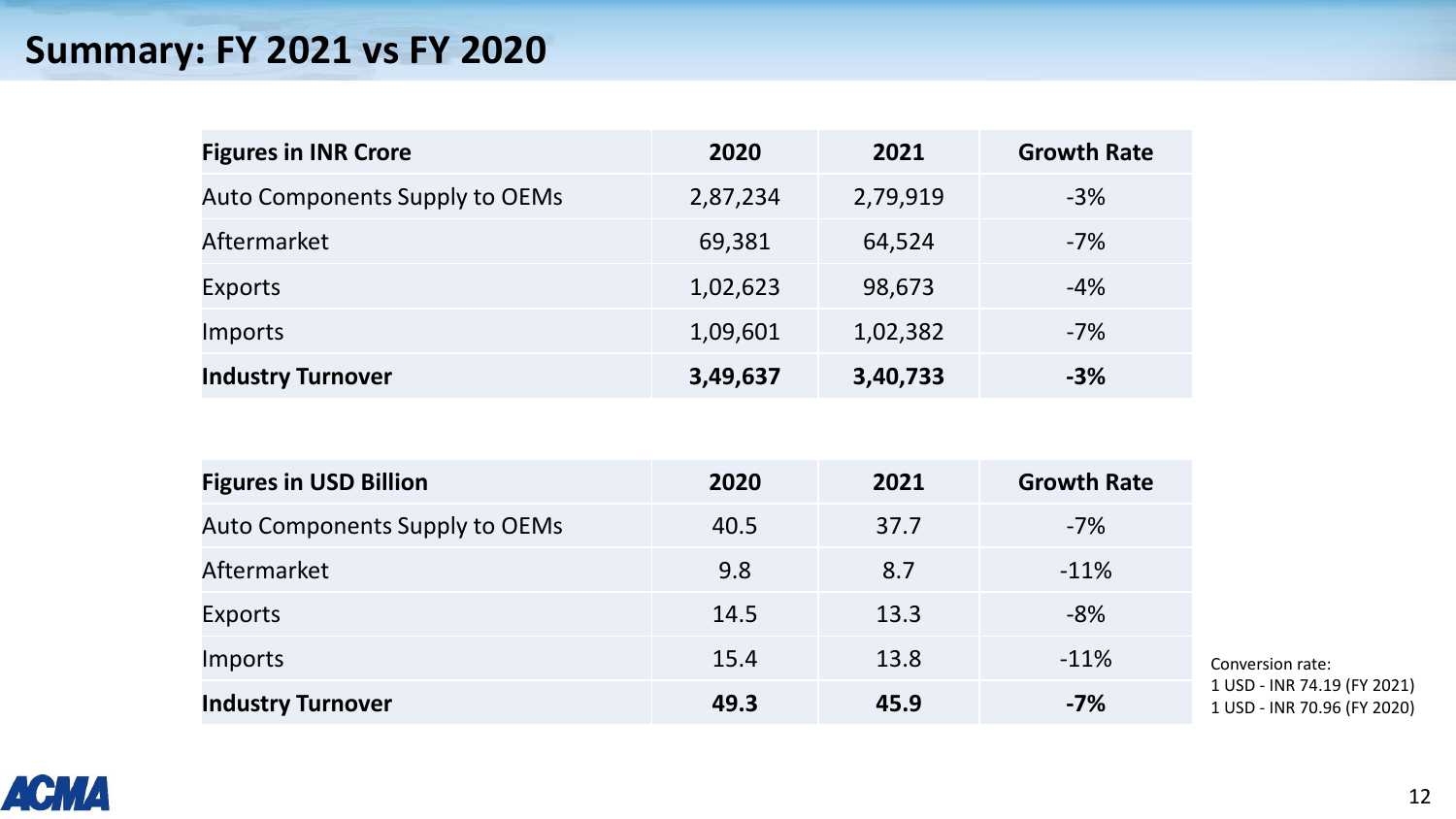## **Manufacturing/Localization:**

- 1. Early Implementation of PLI Scheme for Auto & Auto Component Industry
- 2. Inclusion of Auto Electronics & xEV Component Manufacturing in SPECS or introduce a PLI

### **Exports:**

- 1. Early Implementation of RoDTEP Scheme
- 2. Continuation of EPCG Scheme in New Foreign Trade Policy 2021-2026
- 3. Smooth Transition of existing schemes/incentives in New Foreign Trade Policy
- 4. Revisit of SAFTA all access to India made goods at reduced customs tariff

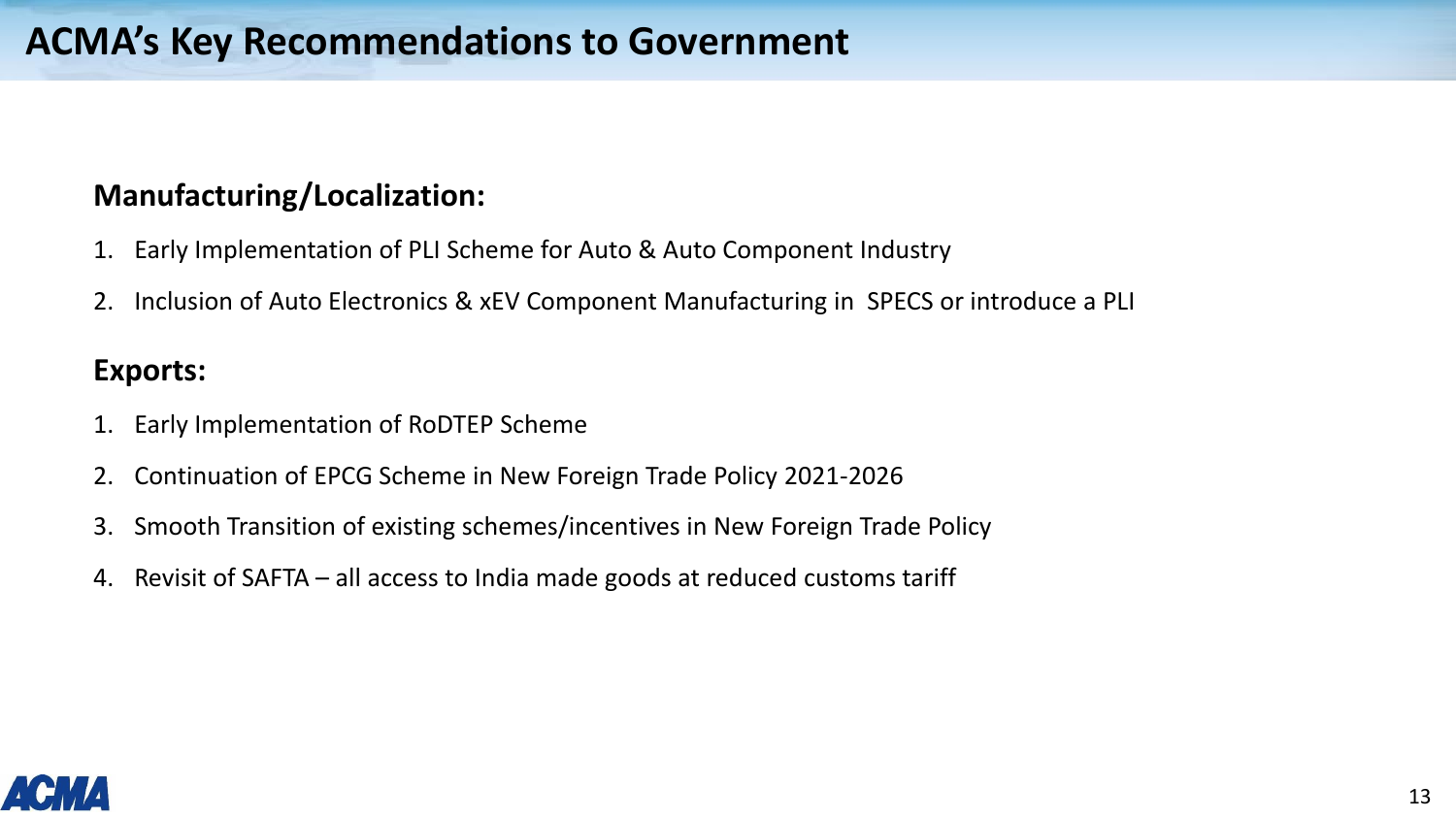

Thursday, August 26, 2021

**Theme: Living with volatility - Survival, Revival & Growth**

*Block your Calendar!!!*